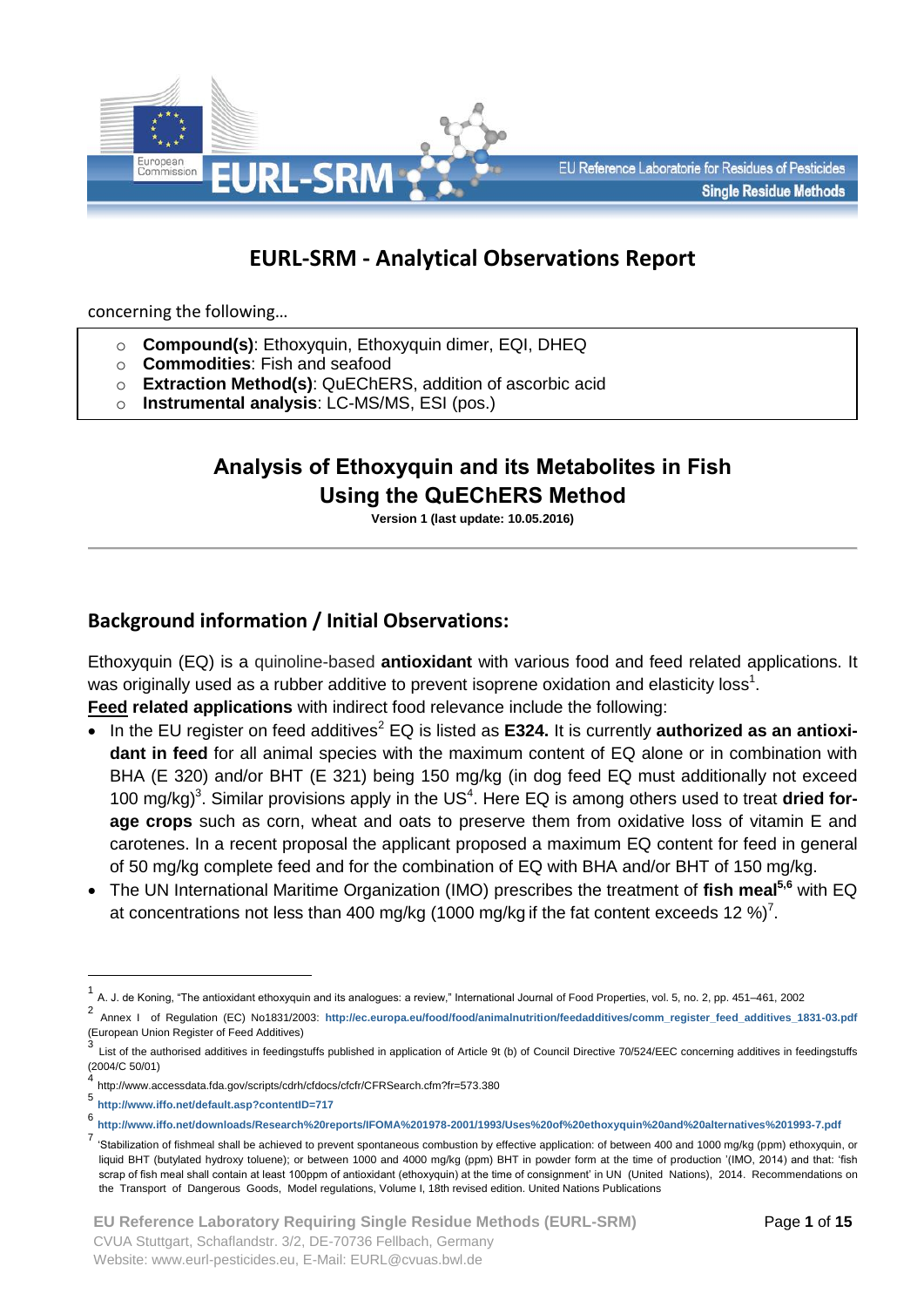

- This application applies worldwide. Due to the high degree of unsaturation of fish oil, dried fishmeal is very prone to autocatalytic oxidation by radical chain reaction mechanisms. This lipid autooxidation is highly exothermic and if uncontrolled can even lead to spontaneous combustion of the material during long storage and shipping periods.
- Within the EU EQ is allowed to be used at levels up to 2000 mg/kg in **salmon and trout feed** based on *Phaffia Rhodozyma,* a yeast variety rich in astaxanthin (the carotenoid naturally occurring in crustaceans and responsible for the reddish color of these fishes).
- In the US EQ is allowed to be added to **Aztec marigold** and **dried algae meals.** Both are rich in carotenoid pigments and are thus **added to feed for hens** with the aim to intensify the color of the egg yolks produced. The US tolerance for EQ in these cases is set at 3000 mg/kg.

The use of EQ as animal feed additive often leads to residues in food of animal origin such as poultry meat and eggs<sup>8</sup> as well as in farmed fish<sup>9</sup> and shrimp<sup>10</sup>. A comprehensive review article concerning the use of EQ in feed was recently published by Alina Błaszczy et. al. $^{11}$ 

In the **food area** EQ is not any more authorized in the EU but is still in use elsewhere. It is used for the treatment of **pears** and, to a lesser extent, apples to reduce superficial scald (formation of brown spots). Fruits are typically dipped into a solution containing EQ and/or wrapped with EQ-impregnated fruit wraps. Pre-harvest applications have been reported for apples. An additional food-related use of EQ concerns spices such as **chili**, **paprika** and **curcuma powder.** Here EQ is applied as an additive to prevent oxidative discoloration of carotenoid pigments during storage (US tolerance 100 mg/kg)<sup>12</sup>. According to the US regulations EQ is also permitted as preservative of **uncooked fat of meat from animals** with a tolerance of 5 mg/kg (3 mg/kg for poultry fat and liver).

In the EU EQ is not allowed to be used as a preservative in food products. The authorisation of EQ as "pesticide" was initially withdrawn in 2009<sup>13</sup>. A new application was submitted followed by a reevaluation, during which a number of concerns have been identified including the inability to set a residue definition for EQ and its metabolites due to insufficient data submission by the applicant. In 2011<sup>14</sup> the commission finally decided not to include EQ in Annex I of Reg. 91/414/EEC<sup>15</sup>. The grace period for **EQ use ended in September 2012**. In January 2015 the MRL for EQ in pears dropped from 3 mg/kg to 0.05 mg/kg<sup>16</sup>.

<sup>10</sup> **<http://www.iffo.net/default.asp?contentID=813>**

<u>.</u>

**EU Reference Laboratory Requiring Single Residue Methods (EURL-SRM)** CVUA Stuttgart, Schaflandstr. 3/2, DE-70736 Fellbach, Germany

<sup>8&</sup>lt;br>**8 <http://onlinelibrary.wiley.com/doi/10.1002/jsfa.2740331213/pdf>**<br>9 *yra - William Hill, and Hill, and Hill, and Sickey William Hill, and Hill, and Hill, and Hill, and Hill, and Hill* 

**<http://lib3.dss.go.th/fulltext/Journal/Journal%20of%20food%20science/2000%20v.65/no.8/jfsv65n8p1312-1314ms20000212%5B1%5D.pdf>**

<sup>11</sup> Ethoxyquin: An Antioxidant Used in Animal Feed ; Alina Błaszczyk, Aleksandra Augustyniak and Janusz Skolimowski; International Journal of Food Science-Volume 2013 (2013), Article ID 58593 (**<http://www.hindawi.com/journals/ijfs/2013/585931/>** )

<sup>12</sup> **<https://www.accessdata.fda.gov/scripts/cdrh/cfdocs/cfcfr/CFRSearch.cfm?fr=172.140>**

<sup>13</sup>Commission Decision 2008/941/EC of 8 December 2008 concerning the non-inclusion of certain active substances in Annex I to Council Directive 91/414/EEC and the withdrawal of authorisations for plant protection products containing these substances. OJ L 335, 13.12.2008, p. 91

<sup>14</sup> 2011/143/EU: Commission Decision of 3 March 2011 concerning the non-inclusion of ethoxyquin in Annex I to Council Directive 91/414/EEC

<sup>15</sup> now Reg. (EC) No 1107/2009

<sup>16</sup> Reg. (EU) No 703/2014 (applicable from 16/01/2015)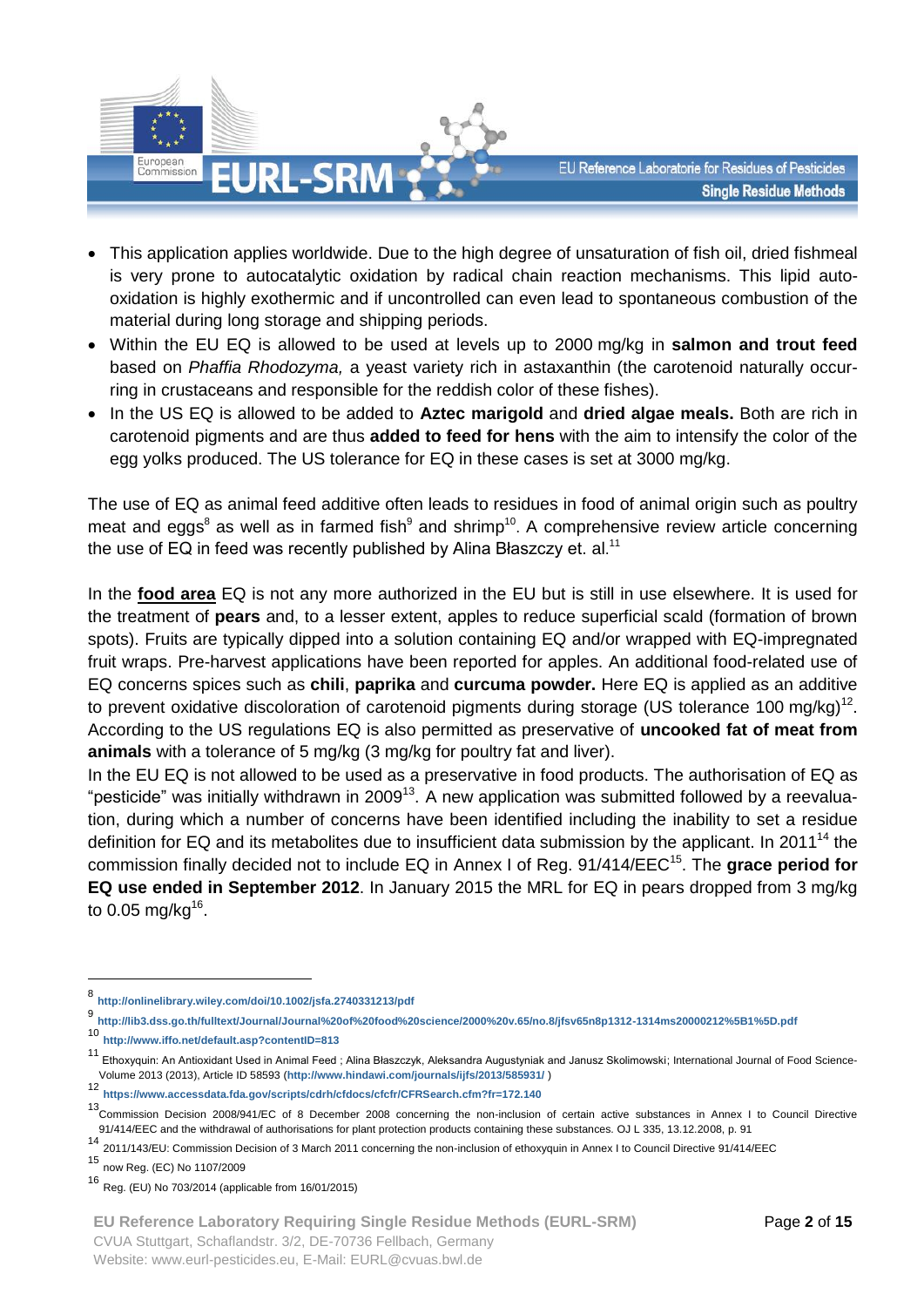

**EQ converts into a multitude of transformation products,** some of which also exhibit antioxidant properties themselves. The following table shows a compilation of some important EQ-related compounds:

| <b>Metabolite</b>                                                                                                      | <b>Information</b>                                                                                                                                                                                                                                                                                                                                                             |
|------------------------------------------------------------------------------------------------------------------------|--------------------------------------------------------------------------------------------------------------------------------------------------------------------------------------------------------------------------------------------------------------------------------------------------------------------------------------------------------------------------------|
| Ethoxyquin dimer (EQDM)<br>$= 1.8$ -dimer                                                                              | Information on antioxidant activity of EQDM is contradictive <sup>17,18</sup> .<br>Considerably longer half-life than EQ. Formed in EQ-treated fish-<br>meal. Found in e.g. Atlantic salmon, halibut, trout, cod, cavi-<br>$ar^{18,19,20}$ . Also found in pears <sup>11</sup> . Among the 4 main EQ-related<br>compounds found in feed materials and in animals <sup>18</sup> |
| N-N'- Ethoxyquin Dimer                                                                                                 | Found in pears <sup>11</sup>                                                                                                                                                                                                                                                                                                                                                   |
| Ethoxyquin quinone imine (EQI or QI)<br>$= 2,2,4$ -Trimethylquinolinon<br>$= 2,6$ -Dihydro-2,2,4-trimethyl-6-quinolone | Antioxidant properties <sup>17</sup> . Formed in fishmeal treated with EQ.<br>Found in Atlantic salmon. Among the 4 main EQ-related com-<br>pounds found in feed materials and in animals <sup>18</sup>                                                                                                                                                                        |
| <b>EQI N-oxide</b>                                                                                                     | Among the 4 main EQ-related compounds found in feed materials<br>and in animals <sup>18</sup>                                                                                                                                                                                                                                                                                  |
| Deethylated EQ (DEQ)<br>= 6-hydroxy-2,2,4-trimethyl-1,2-dihydroquinoline<br>$= 2,2,4$ -trimethyl-1H-quinolin-6-ol      | Antioxidant properties <sup>17</sup> . Reported in Atlantic salmon at much<br>lower concentrations compared to EQDM and EQ <sup>18,20</sup>                                                                                                                                                                                                                                    |
| Dihydroethoxyquin (DHEQ)<br>$= 6$ -Ethoxy-2,2,4-trimethyl-1,2,3,4-tetrahydroquinoline                                  | Found in pears <sup>11</sup>                                                                                                                                                                                                                                                                                                                                                   |
| Dehydrodemethylethoxyquin (DHMEQ)<br>2,4-dimethyl-6-ethoxyquinoline                                                    | Among the 4 main EQ-related compounds found in feed materials<br>and in animals <sup>18</sup> . Reported in pears <sup>11</sup>                                                                                                                                                                                                                                                |
| Methylethoxyquin (MEQ)<br>$= 6$ -Ethoxy-1,2,2,4-tetramethyl-1,2-dihydroquinoline                                       | Found in pears <sup>11</sup>                                                                                                                                                                                                                                                                                                                                                   |

According to a recent EFSA reasoned opinion **EQI** shows structural alerts for mutagenicity, carcinogenicity and DNA binding. However, no conclusion on the absence of genotoxicity of EQI was possible. For **EQDM** it is stated that its genotoxic profile reflects that of EQ. By specification EQ polymers should not exceed 8% of the additive.

The formulation byproduct **p-phenetidine**, which by specification should not exceed 3 % of the additive, is a recognized possible mutagen and thus also considered toxicologically critical.

The main **EQ degradation products and byproducts can be useful as indicators of EQ treatments**, especially in those cases where routine multiresidue procedures lead to an excessive decomposition of the parent compound at levels below the LOQ (e.g. analysis of EQ in pears via

<sup>17</sup> **<http://www.iffo.net/system/files/Ethoxyquin%201987-2.pdf>**

<sup>18</sup> **[http://www.efsa.europa.eu/sites/default/files/scientific\\_output/files/main\\_documents/4272.pdf](http://www.efsa.europa.eu/sites/default/files/scientific_output/files/main_documents/4272.pdf)**

<sup>19</sup> Ortelli et al.: **[http://ge.ch/dares/SilverpeasWebFileServer/ORTELLI\\_poster\\_Ethoxyquin\\_Rafa2011\\_vf.pdf?ComponentId=kmelia704&SourceFile=](http://ge.ch/dares/SilverpeasWebFileServer/ORTELLI_poster_Ethoxyquin_Rafa2011_vf.pdf?ComponentId=kmelia704&SourceFile=%0b1325690106231.pdf&MimeType=application/pdf&Directory=Attachment/Images/) [1325690106231.pdf&MimeType=application/pdf&Directory=Attachment/Images/](http://ge.ch/dares/SilverpeasWebFileServer/ORTELLI_poster_Ethoxyquin_Rafa2011_vf.pdf?ComponentId=kmelia704&SourceFile=%0b1325690106231.pdf&MimeType=application/pdf&Directory=Attachment/Images/)** (poster presentation)

<sup>20</sup> Lundebye et al. in Levels of synthetic antioxidants (ethoxyquin, butylated hydroxytoluene and butylated hydroxyanisole) in fish feed and in commercially farmed fish. Food Additives and Contaminants, 27, 1652–1657 (2010).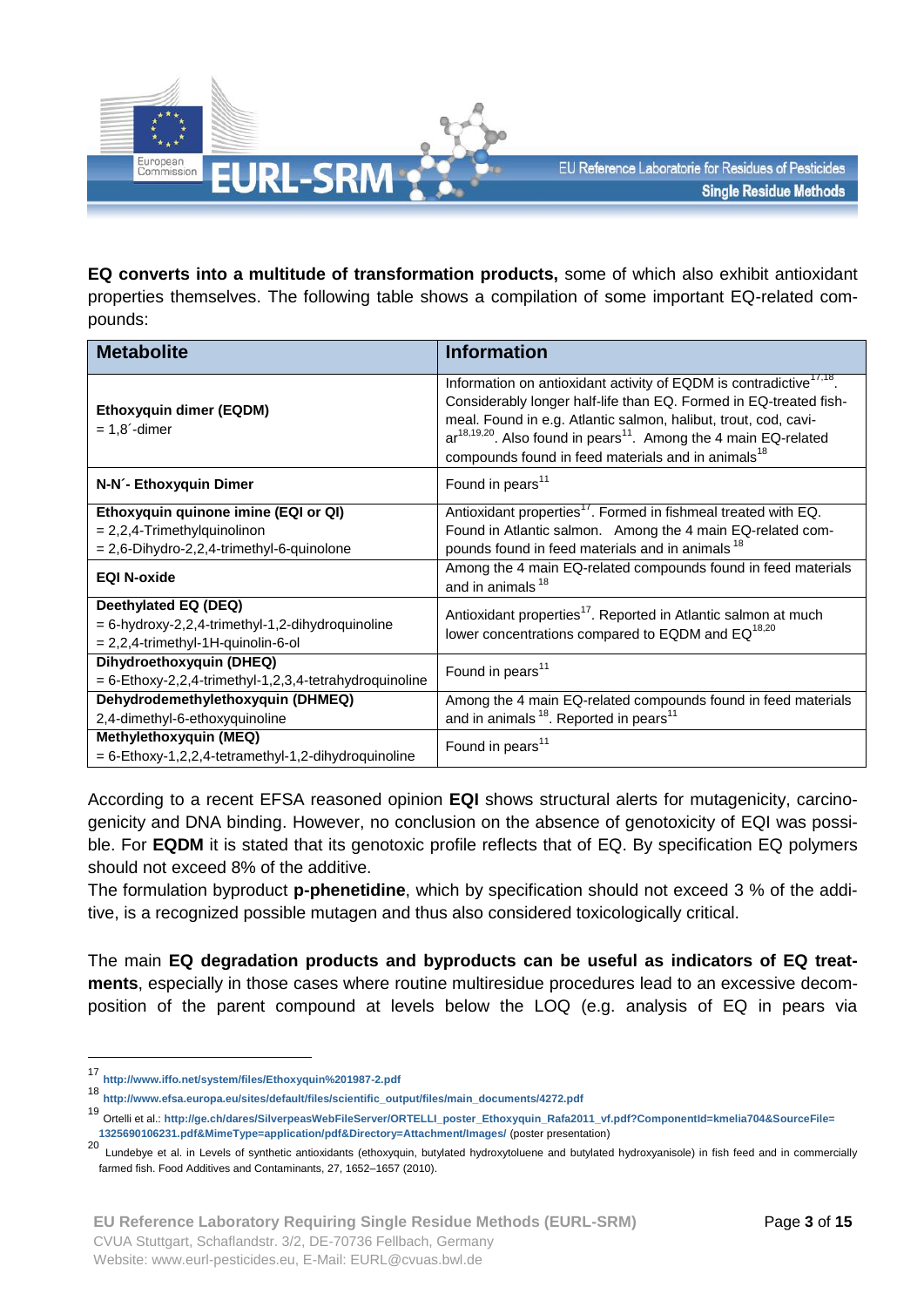

QuEChERS). The most prominent among the EQ-metabolites would potentially qualify for a future residue definition.

**Analytical observations** concerning EQ analysis in pears were presented in a separate EURL-SRM Analytical Observations document<sup>21</sup>. It was observed that applying the QuEChERS method on fruits and vegetables, recovery rates from commodities having poor antioxidative potential, such as pears, apples, cucumbers and cereals were low. In contrast, nearly quantitative recoveries were typically obtained from commodities exhibiting strong antioxidative potential, such as citrus fruit and berries. Losses were also observed during the storage of frozen homogenates and in QuEChERS extracts. The addition of antioxidants such as ascorbic acid (AA) prior to extraction was shown to minimize oxidative losses leading to nearly quantitative EQ recoveries. To tackle the problem of EQ losses during sample comminution, ascorbic acid was added prior to sample milling. By doing this, yields of incurred EQ residues could be increased dramatically. Despite the non-authorization of EQ containing PPPs within the EU (grace period ended in September 2012), still, analyses of 26 pear samples from the market in 2014 revealed that 3 pear samples from Italy contained EQ residues indicating an illegal use of EQ.

## **Compound profile:**

1

Some information of the EQ metabolites that have been studied within the frame of this work are compiled below:

| Ethoxyquin (EQ)                               |                                                                                                                                                                                                                                                                                                                                                                                                                                          |                                         |         |  |  |
|-----------------------------------------------|------------------------------------------------------------------------------------------------------------------------------------------------------------------------------------------------------------------------------------------------------------------------------------------------------------------------------------------------------------------------------------------------------------------------------------------|-----------------------------------------|---------|--|--|
| 6-ethoxy-1,2-dihydro-2,2,4-trimethylquinoline |                                                                                                                                                                                                                                                                                                                                                                                                                                          |                                         |         |  |  |
| <b>Parameter</b>                              | <b>Value</b>                                                                                                                                                                                                                                                                                                                                                                                                                             | <b>Notes</b>                            | ⊃Нз     |  |  |
| <b>PKa</b>                                    | 4.56                                                                                                                                                                                                                                                                                                                                                                                                                                     | at 22 °C (weak base)                    |         |  |  |
| LogP                                          | 3.39                                                                                                                                                                                                                                                                                                                                                                                                                                     | at pH7 (intermediate polarity)          |         |  |  |
| <b>Water solubility</b>                       | 60 mg $L^{-1}$                                                                                                                                                                                                                                                                                                                                                                                                                           | at 20 $\degree$ C                       | $H_{3}$ |  |  |
| <b>Hydrolytic behavior</b>                    | pH 5: 3.7 days<br>pH 7: 6.7 days<br>pH 9: 9.3 days                                                                                                                                                                                                                                                                                                                                                                                       | at $25 °C$<br>sensitive to strong acids |         |  |  |
| <b>Chemical behavior, other</b>               | Tends to oxidize and to polymerize; protect from light, air and heat                                                                                                                                                                                                                                                                                                                                                                     |                                         |         |  |  |
| <b>Residue definition EU</b>                  | Food of plant and animal origin (except fish): Ethoxyquin (F);<br>Fish: not regulated<br>Feed: Ethoxyquin (max levels of EQ as additive refer to the combination of EQ/BHA/BHT)                                                                                                                                                                                                                                                          |                                         |         |  |  |
| Approved in                                   | As pesticide: Not approved within the EU but approved elsewhere<br>As feed additive: Approved within the EU<br>Listed as E324 in the EU. Allowed at levels up to 2000 mg/kg in salmon and trout feed based on<br>an astaxanthin-containing yeast variety (for color protection).<br>Prescribed by IMO for use on fishmeal to prevent oxidation and potential auto-inflammation of<br>fishmeal during long-term transport (see main text) |                                         |         |  |  |

<sup>&</sup>lt;sup>21</sup> EURL-SRM, "Improvement of Ethoxyquin Recoveries by QuEChERS Through the Addition of Ascorbic Acid", Version 2 (last update: 31.03.2015); **[http://www.crl-pesticides.eu/userfiles/file/EurlSRM/EurlSrm\\_Observations\\_Ethoxyquin\\_V2.pdf](http://www.crl-pesticides.eu/userfiles/file/EurlSRM/EurlSrm_Observations_Ethoxyquin_V2.pdf)**

**EU Reference Laboratory Requiring Single Residue Methods (EURL-SRM)** CVUA Stuttgart, Schaflandstr. 3/2, DE-70736 Fellbach, Germany Website: www.eurl-pesticides.eu, E-Mail: EURL@cvuas.bwl.de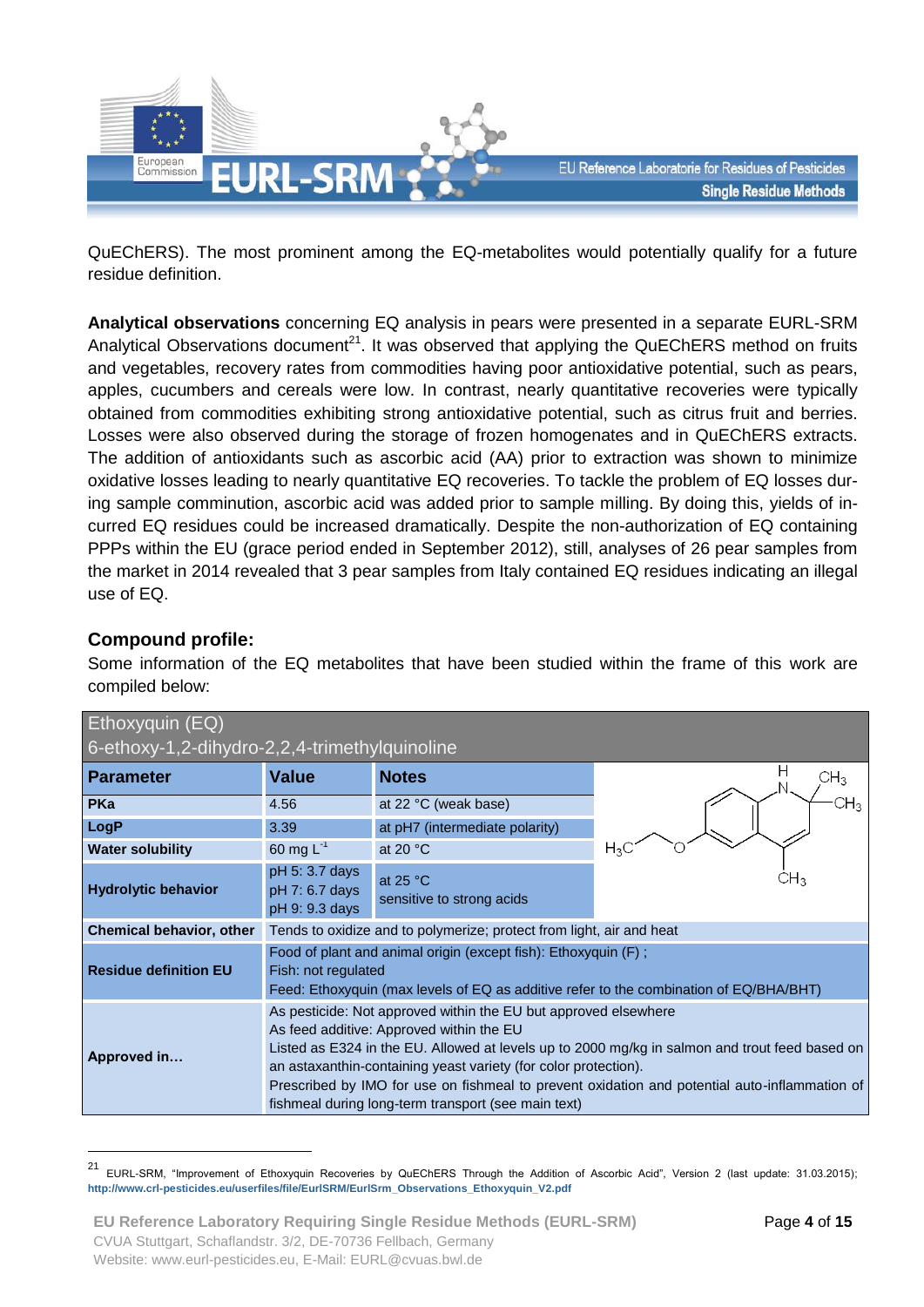

| Ethoxyquin dimer (EQDM) (CAS: 74681-77-9)            |                                                    | = 1,8'-Di(1,2-dihydro-6-ethoxy-2,2,4-trimethylquinoline)              |                                                        |
|------------------------------------------------------|----------------------------------------------------|-----------------------------------------------------------------------|--------------------------------------------------------|
| <b>Parameter</b>                                     | <b>Value</b>                                       | <b>Notes</b>                                                          | CH <sub>3</sub>                                        |
| PKa*                                                 | 4.6                                                | <b>Weakly basic</b><br>On the secondary amine                         | CH <sub>3</sub><br>O                                   |
| LogP*                                                | 6.22 (at pH>6.5)                                   | LogD is pH dependent<br>At pH4: ~5.5<br>At pH3: ~4.8                  | $H_3C$<br>$H_3C$<br>CH <sub>3</sub><br>CH <sub>3</sub> |
| <b>Water solubility</b>                              | No data                                            |                                                                       |                                                        |
| <b>Chemical behavior</b>                             | No data                                            |                                                                       | $H_3C$<br>CH <sub>3</sub>                              |
| <b>Residue definition EU</b>                         | Not included                                       |                                                                       |                                                        |
|                                                      |                                                    | Ethoxyquin quinone imine (EQI or QI) (CAS: 4071-18-5)                 |                                                        |
|                                                      |                                                    | = 2,6-Dihydro-2,2,4-trimethyl-6-quinolone = 2,2,4-Trimethylquinolinon |                                                        |
| <b>Parameter</b>                                     | <b>Value</b>                                       | <b>Notes</b>                                                          | CH <sub>3</sub>                                        |
| Pka*                                                 | 5.3                                                | Weakly basic<br>On imine                                              | CH <sub>3</sub>                                        |
| LogP*                                                | 2.36 (at pH>7)                                     | LogD is pH dependent<br>At $pH4: -1$<br>At $pH3: -0$                  |                                                        |
| <b>Water solubility</b>                              | No data                                            |                                                                       | CH <sub>3</sub>                                        |
| <b>Chemical behavior</b>                             | Reported being an<br>antioxidant too <sup>22</sup> |                                                                       |                                                        |
| <b>Residue definition EU</b>                         | Not included                                       |                                                                       |                                                        |
| Dihydroethoxyquin (DHEQ)                             |                                                    |                                                                       |                                                        |
| 6-Ethoxy-2,2,4-trimethyl-1,2,3,4-tetrahydroquinoline |                                                    |                                                                       |                                                        |
| <b>Parameter</b>                                     | <b>Value</b>                                       | <b>Notes</b>                                                          | CH <sub>3</sub>                                        |
| PKa*                                                 | 5.8                                                | Weakly basic<br>On the secondary amine                                | $H_3C_1$                                               |
| LogP*                                                | 3.11 (at pH>8)                                     | LogD is pH dependent<br>At pH4: ~1.5<br>At pH3: ~1.2                  | CH <sub>3</sub><br>CH <sub>3</sub>                     |
| <b>Water solubility</b>                              | No data                                            |                                                                       | $\overline{H}$                                         |
| <b>Hydrolytic behavior</b>                           | No data                                            |                                                                       |                                                        |
| <b>Residue definition EU</b>                         | Not included                                       |                                                                       |                                                        |

\*pKa and logP/logD values computed by chemicalize.org

<sup>22</sup> **[http://www.efsa.europa.eu/sites/default/files/scientific\\_output/files/main\\_documents/4272.pdf](http://www.efsa.europa.eu/sites/default/files/scientific_output/files/main_documents/4272.pdf)**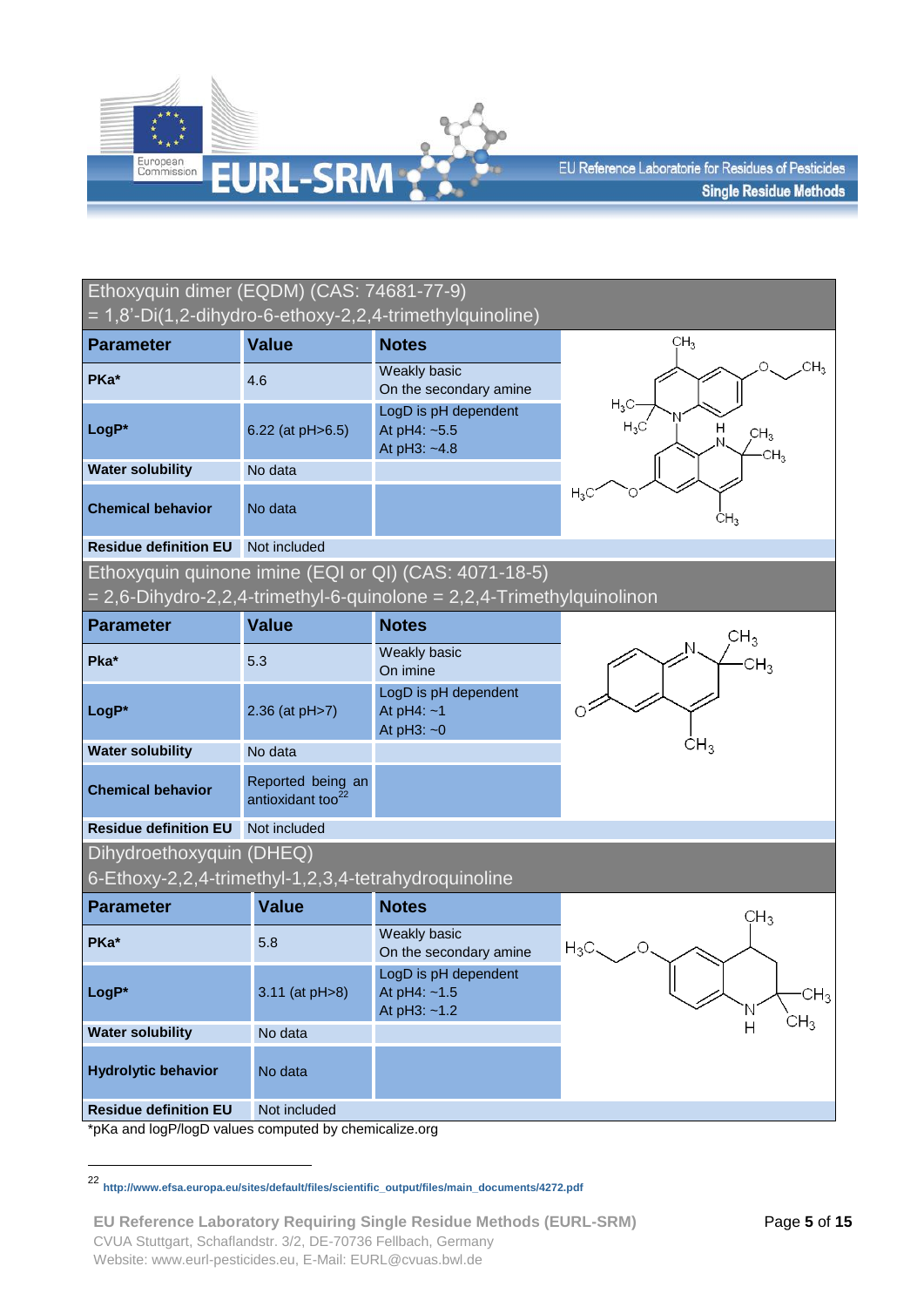

### **Table 1: Materials used in the test (excluding typical QuEChERS chemicals) 23**

| <b>Substance</b>                | <b>Purity</b> | <b>CAS</b>      | <b>Source</b>             |
|---------------------------------|---------------|-----------------|---------------------------|
| <b>Ethoxyquin (EQ)</b>          | 98.5%         | CAS 91-53-2     | Dr. Ehrenstorfer          |
| 2,2,4-Trimethylquinolinon (EQI) | 98.6%         | CAS 4071-18-5   | <b>HPC Standards GmbH</b> |
| <b>Ethoxyquindimer (EQDM)</b>   | 99.2%         | CAS 74681 77-9  |                           |
| Dihydroethoxyquin (DHEQ)        | unknown       | CAS 16489-90-0  | Sigma Aldrich             |
| <b>Chlorpyrifos D10</b>         | 97.0%         | CAS 285138-81-0 | Dr. Ehrenstorfer          |
| L-Ascorbic acid                 | reagent gr.   | CAS 50-81-7     | Sigma Aldrich             |
| Sodium ascorbate                | ≥98 %         | CAS 134-03-2    |                           |

#### **Table 2 Instrumentation details**

| LC                  | <b>WATERS Acquity UPLC</b>                                                                                         |    |    |  |  |  |
|---------------------|--------------------------------------------------------------------------------------------------------------------|----|----|--|--|--|
| MS/MS               | ABSCIEX API 4000 Q-Trap, run in ESI positive mode                                                                  |    |    |  |  |  |
| <b>MRMs</b>         | 218.2/148.0; 218.2/160.1; 218.2/174.1                                                                              |    |    |  |  |  |
| Column              | Acquity BEH C18, 2.1x100 mm, 1.7 μm                                                                                |    |    |  |  |  |
| Pre-column          | Acquity BEH C18, 2.1x5 mm, 1.7 µm                                                                                  |    |    |  |  |  |
| <b>Mobile Phase</b> | A: 5 mmol NH <sub>4</sub> formate in purified water + 5% methanol<br>B: 5 mmol NH <sub>4</sub> formate in methanol |    |    |  |  |  |
| <b>Gradient</b>     | Time (min)<br>Mobile Phase A (%)<br>Mobile Phase B (%)                                                             |    |    |  |  |  |
|                     | $\Omega$                                                                                                           | 95 | 5  |  |  |  |
|                     | 0.5                                                                                                                | 60 | 40 |  |  |  |
|                     | $\overline{2}$<br>10<br>90                                                                                         |    |    |  |  |  |
|                     | 5<br>10<br>90                                                                                                      |    |    |  |  |  |
|                     | 5.1<br>5<br>95                                                                                                     |    |    |  |  |  |
|                     | 5<br>10<br>95                                                                                                      |    |    |  |  |  |
| Flow                | $0.35$ mL min <sup>-1</sup>                                                                                        |    |    |  |  |  |
| Injection volume    | 2 µL, partial loop with needle overfill                                                                            |    |    |  |  |  |
| Column temperature  | 40°C                                                                                                               |    |    |  |  |  |

<sup>23</sup> **Disclaimer**: Names of companies are given for the convenience of the reader and do not indicate any preference by the EURL-SRM towards these companies and their products.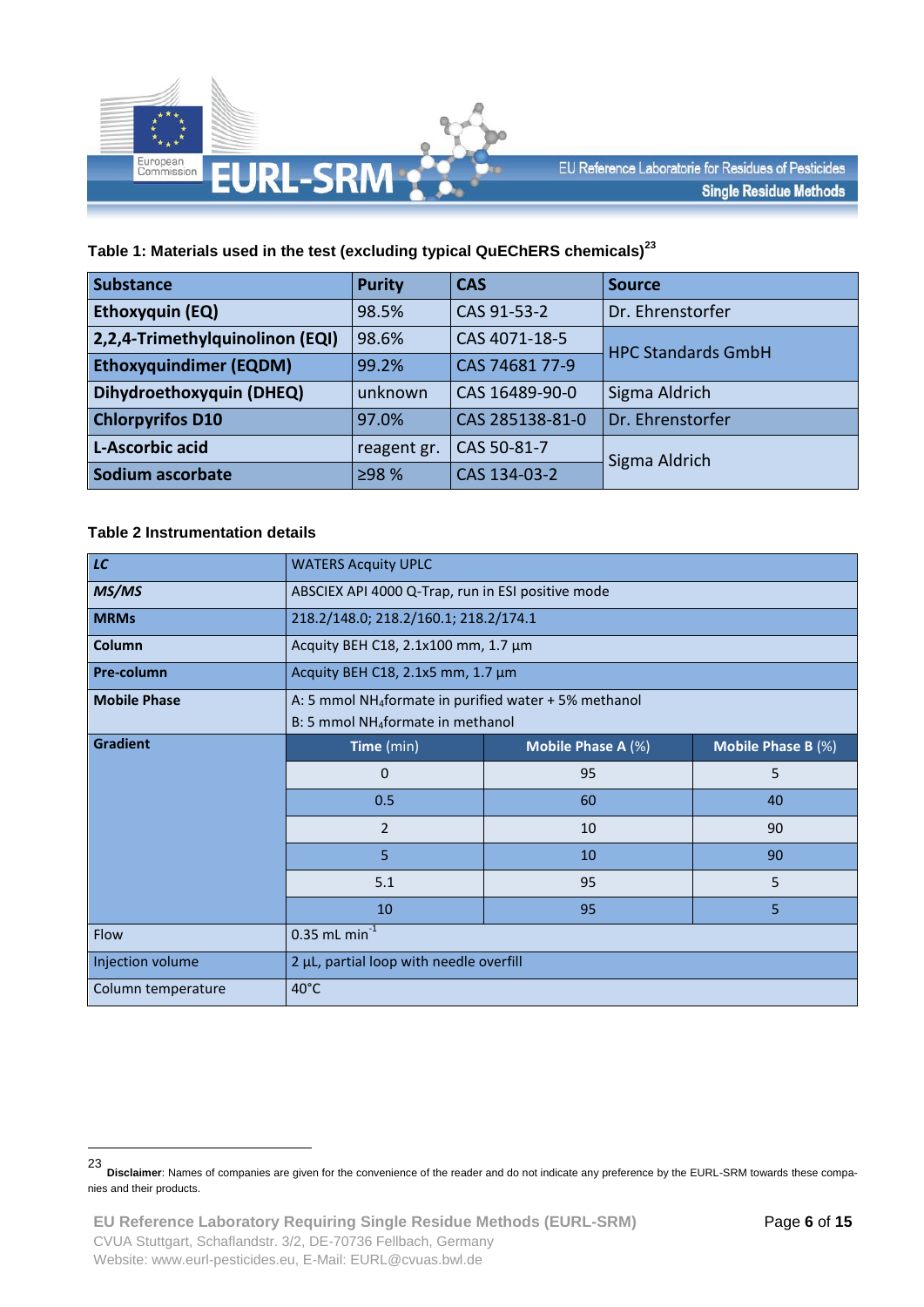

| <b>Compound</b>         | <b>Intensity</b><br>ranking | Q <sub>1</sub> | Q <sub>3</sub> | <b>DP</b> | <b>CE</b> | <b>CXP</b>     |
|-------------------------|-----------------------------|----------------|----------------|-----------|-----------|----------------|
|                         | 1                           | 218            | 148            | 86        | 31        | $\bf 8$        |
| <b>EQ</b>               | $\overline{2}$              | 218            | 160            | 86        | 47        | $\bf 8$        |
|                         | $\overline{2}$              | 218            | 174            | 86        | 43        | 10             |
|                         | $\mathbf{1}$                | 433            | 216            | 101       | 37        | 12             |
| <b>EQDM</b>             | $\overline{2}$              | 433            | 375            | 101       | 43        | $\overline{4}$ |
|                         | $\overline{2}$              | 433            | 188            | 101       | 59        | 10             |
| <b>EQI</b>              | $\mathbf{1}$                | 188            | 145            | 66        | 37        | $\bf 8$        |
|                         | $\overline{2}$              | 188            | 173            | 66        | 23        | 10             |
|                         | $\overline{\mathbf{3}}$     | 188            | 143            | 66        | 51        | $\bf 8$        |
|                         | $\mathbf{1}$                | 220            | 91             | 61        | 55        | $\overline{4}$ |
| <b>DHEQ</b>             | $\overline{2}$              | 220            | 65             | 61        | 83        | $\overline{2}$ |
|                         | 3                           | 220            | 136            | 61        | 39        | $\sqrt{6}$     |
| <b>Chlorpyrifos D10</b> | ٠                           | 360            | 199            | 66        | 23        | 12             |

### **Table 3 MS/MS parameters (exemplary for ABI 4000 Qtrap)**

## **Analysis of EQ in Atlantic salmon**

## **Preliminary considerations and experiments:**

The varying lipid content of salmon was of concern as QuEChERS recoveries of highly lipophilic compounds (such as EQDM with a log $K_{ow}$  of 6.6<sup>24</sup>), are strongly influenced by the lipid content of the samples. Lipids are not well soluble in acetonitrile, thus forming a separate phase into which lipophilic analytes tend to partition. According to the packaging label, the wild salmon samples used for the recovery studies contained 6% lipids. According to Hamilton et al.<sup>25</sup> farmed salmon shows much higher total lipid levels than wild salmon (16.6% versus 6.4% on average). Apart of the seasonal fluctuations of the fat content fat, is not always uniformly distributed throughout the flesh. Analysis of the entire fish or only fillets also makes a difference, as much of the fat is localized below the skin.

Partitioning losses can be reduced by reducing the analytical portion size. At the same time, however, sub-sampling variability increases. As a compromise, it was decided to use 5 g rather than 10 g analytical portions of salmon.

Wild and farmed salmon samples were homogenized cryogenically and tested for the absence of EQ, EQDM, EQI or DHEQ. Unfortunately all farmed salmon samples tested contained EQ and EQDM and were thus considered unsuitable for recovery experiments. To avoid cross-effects between the components, it was decided to spike all components individually.

<sup>24</sup> computed by the ACD Labs Software

<sup>&</sup>lt;sup>25</sup> Hamilton, M. C., R. A. Hites, S. J. Schwager, J. A. Foran, B. A. Knuth, und D. O. Carpenter. "Lipid Composition and Contaminants in Farmed and Wild Salmon." Environmental Science and Technology, 2005: pp. 8,622-8,629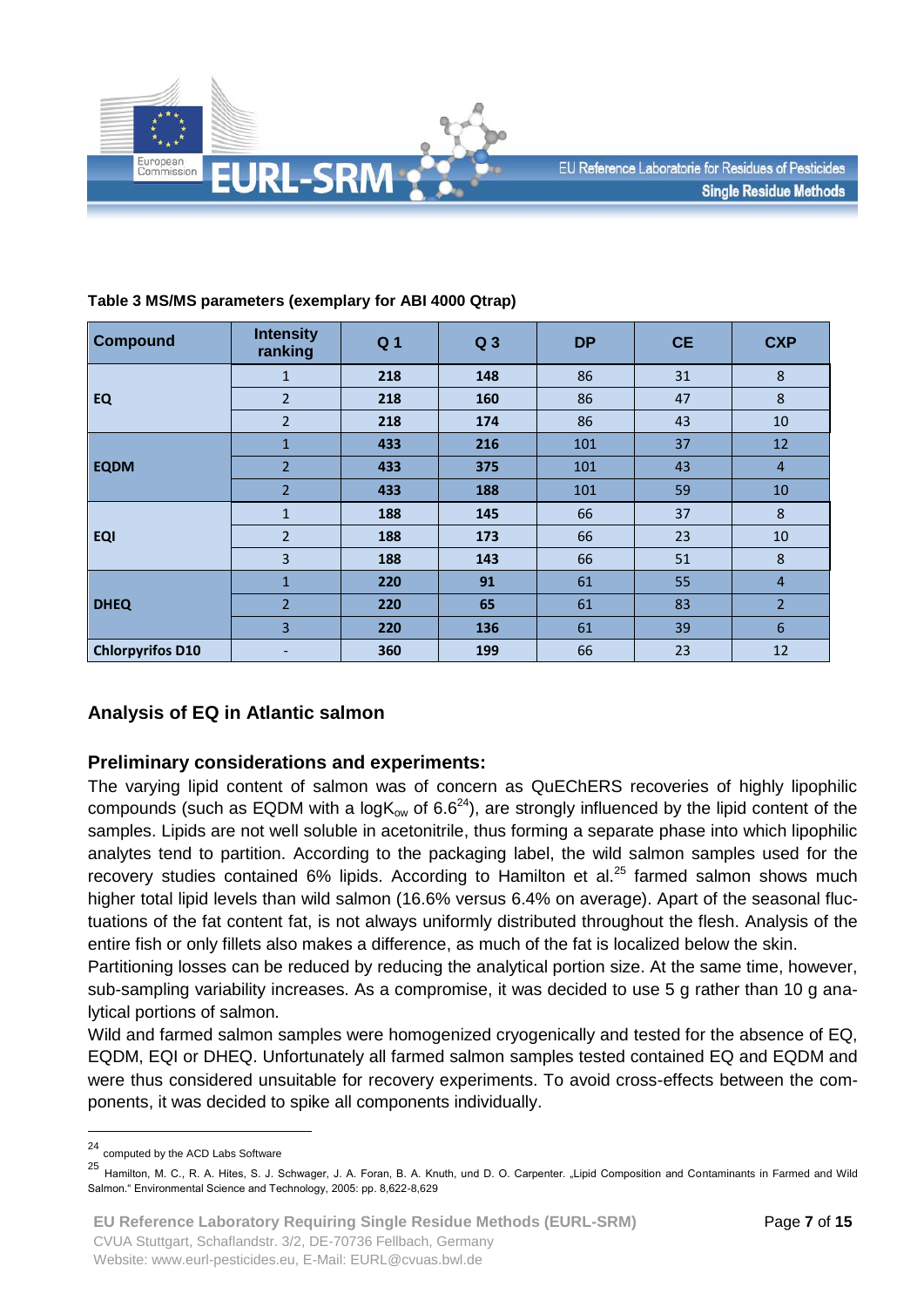

### **Recovery experiments on wild salmon**

Wild Atlantic salmon (fillets) were cryogenically milled in two ways:

- (a) After addition of 1g ascorbic acid (AA) per 100 g sample
- (b) Directly (without AA-addition)

The homogenates containing AA were spiked and extracted normally (a).

The homogenates not containing AA were either extracted following addition of AA to the sample portions (1 mL AA-solution<sup>26</sup>) just prior to extraction (b1) or normally (b2).

To protect the final extracts of (b2) from potential oxidation 50  $\mu$ L of AA-mix<sup>27</sup>/mL extract was added).

5 g of frozen homogenates were weighed into 50 mL extraction tubes. Spiking was done at 0.2 mg/kg level with either EQ or EQDM or EQI or DHEQ (addition of 100 µL of standard solutions of c=10 µg/mL acetonitrile in each case). Following spiking and AA-addition (only for (b1)) water was added to adjust the volume to ca. 10 mL (6.5 mL for (a) and (b2) and 5.5 mL for (b1). Extraction was conducted following addition of 10 mL acetonitrile and mechanical shaking for 15 min. Phase separation was induced by adding the QuEChERS salts mixture (as described in EN-15662) followed by a 1 min shaking and centrifugation. The final extract was cleaned-up via dSPE using C18 sorbent (25 mg/mL extract). The flow-chard of the procedure can be found in the Annex.

From previous experience it was known that chlorpyrifos-D10 ( $log K<sub>ow</sub>$  4.7) experiences partitioning losses into the lipid phase. These losses increase as the amount of lipids present in the analytical portion increases. Any recovery loss of the internal standard translates in a positive shift of the calculated recoveries of all analytes. Thus, additionally a second internal standard -diuron-D6- which is more polar (logK<sub>ow</sub> 2.46), was tested. All experiments were conducted in quintuplicate. EQ, EQI and DHEQ were validated at two levels each (0.025 µg/mL and 0.1 µg/mL) and EQDM at the 0.1 mg/kg level. The results of this recovery study are summarized in Table 4 and Figure 1.

<u>.</u>

<sup>26</sup> AA-solution: aqueous solution containing 0.3 g/mL AA

<sup>27</sup> AA-mix: aqueous solution containing 0.075 g/mL AA and 0.075 g/mL sodium-ascorbate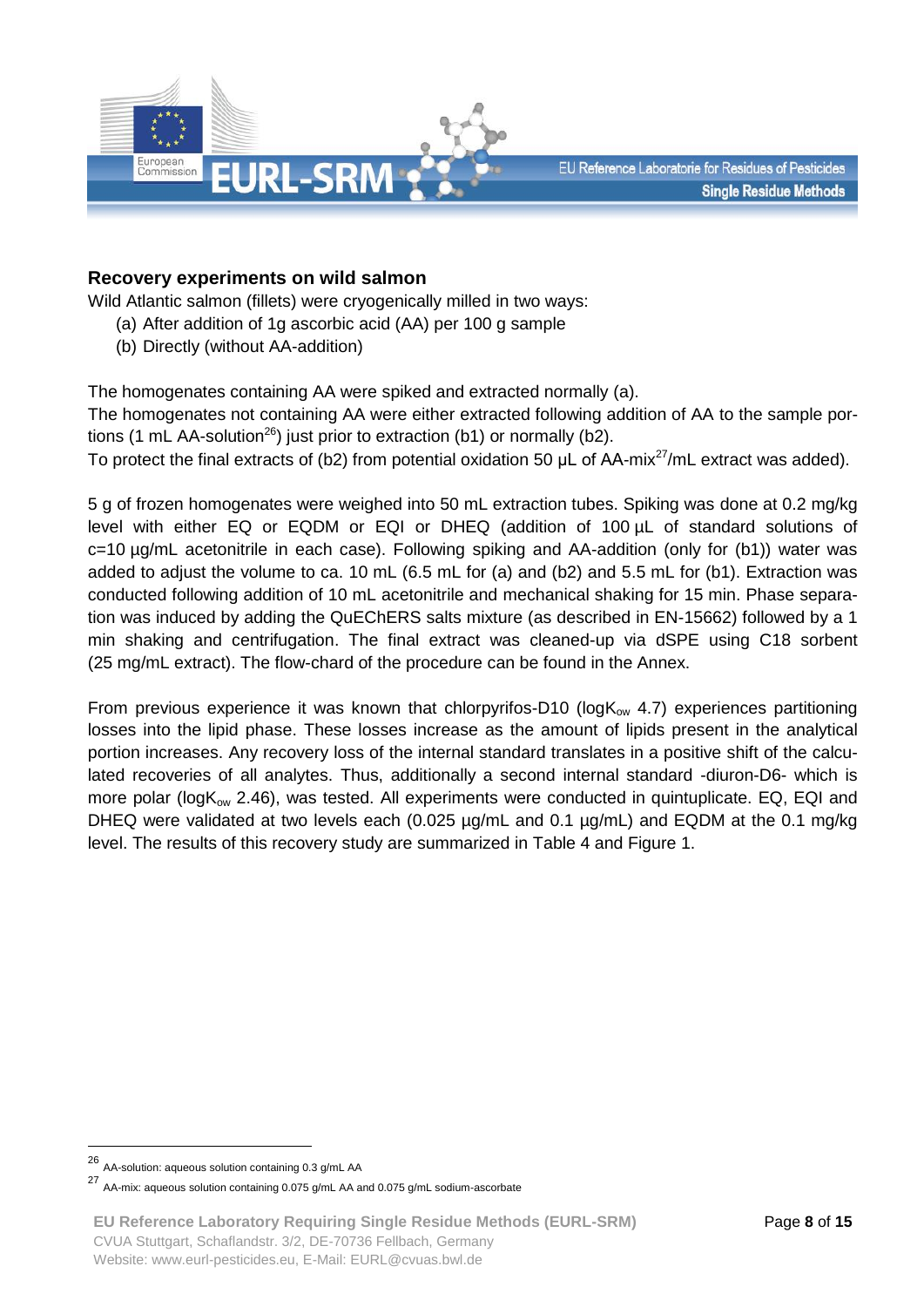

### **Table 4: Validation data of EQ, EQDM, DHEQ and EQI from wild Atlantic salmon using chlorpyrifos-D10 as internal standard**

| <b>Spiking Level</b><br>[mg/kg]           | <b>Extraction</b>                         | A   | B   | $\mathsf C$ | D   | E   | <b>Mean</b> | <b>RSD</b> |
|-------------------------------------------|-------------------------------------------|-----|-----|-------------|-----|-----|-------------|------------|
|                                           | EQ                                        |     |     |             |     |     |             |            |
|                                           | No AA*                                    | 88  | 83  | 81          | 83  | 91  | 85          | 4.7        |
| 0.025                                     | AA prior to cryo-milling of blank         | 99  | 107 | 98          | 96  | 100 | 100         | 3.9        |
|                                           | AA-Mix to anal. portion prior to QuEChERS | 111 | 109 | 112         | 107 | 102 | 108         | 3.6        |
|                                           | No AA*                                    | 79  | 72  | 70          | 63  | 70  | 71          | 8.2        |
| 0.1                                       | AA prior to cryo-milling of blank         | 103 | 108 | 103         | 103 | 97  | 103         | 3.7        |
|                                           | AA-Mix to anal. portion prior to QuEChERS | 103 | 99  | 107         | 104 | 102 | 103         | 3.0        |
|                                           | <b>EQDM</b>                               |     |     |             |     |     |             |            |
|                                           | No AA*                                    | 113 | 80  | 41          | 110 | 91  | 98          | 16.2       |
| 0.1                                       | AA prior to cryo-milling of blank         | 77  | 74  | 80          | 82  | 84  | 79          | 5.1        |
| AA-Mix to anal. portion prior to QuEChERS |                                           | 82  | 89  | 92          | 87  | 81  | 86          | 5.3        |
| <b>DHEQ</b>                               |                                           |     |     |             |     |     |             |            |
| 0.025                                     | No AA*                                    | 70  | 70  | 75          | 77  | 71  | 73          | 4.5        |
|                                           | AA prior to cryo-milling of blank         | 102 | 97  | 101         | 99  | 99  | 100         | 1.9        |
|                                           | AA-Mix to anal. portion prior to QuEChERS | 99  | 105 | 101         | 98  | 91  | 99          | 4.9        |
|                                           | No AA*                                    | 84  | 69  | 72          | 74  | 80  | 76          | 8.0        |
| 0.1                                       | AA prior to cryo-milling of blank         | 106 | 103 | 98          | 104 | 103 | 103         | 2.8        |
|                                           | AA-Mix to anal. portion prior to QuEChERS | 97  | 92  | 99          | 100 | 107 | 99          | 5.3        |
| <b>EQI</b>                                |                                           |     |     |             |     |     |             |            |
|                                           | No AA*                                    | 19  | 20  | 18          | 19  | 17  | 19          | 5.8        |
| 0.025                                     | AA prior to cryo-milling of blank         | 98  | 95  | 94          | 97  | 100 | 97          | 2.4        |
|                                           | AA-Mix to anal. portion prior to QuEChERS | 101 | 94  | 100         | 103 | 101 | 100         | 3.7        |
|                                           | No AA*                                    | 11  | 13  | 10          | 9   | 14  | 11          | 18.6       |
| 0.1                                       | AA prior to cryo-milling of blank         | 96  | 86  | 98          | 100 | 98  | 96          | 5.9        |
|                                           | AA-Mix to anal. portion prior to QuEChERS | 111 | 102 | 99          | 97  | 99  | 102         | 5.4        |

\*AA added to the final extract (see text)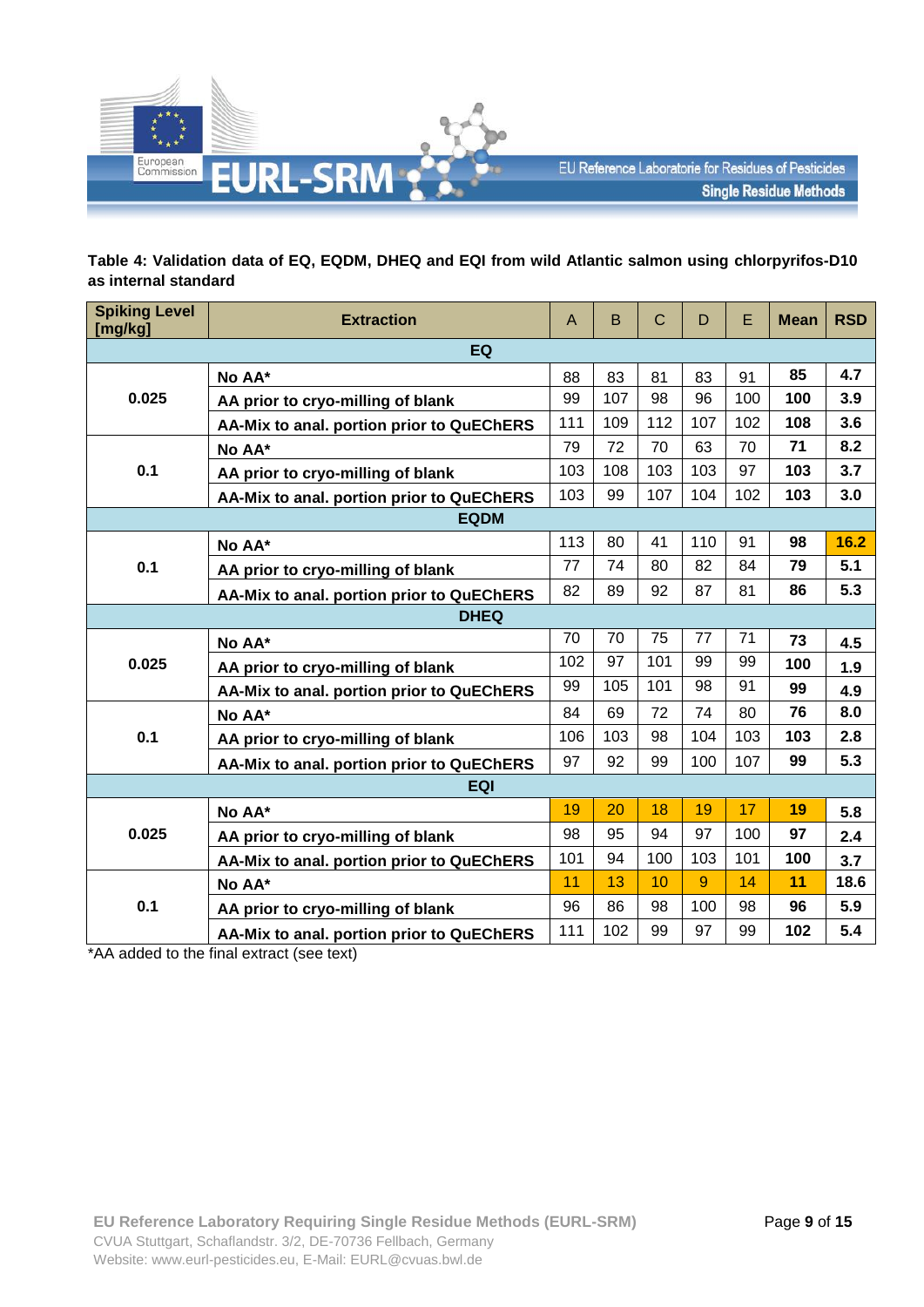



**Figure 1 Recoveries of EQ and its metabolites in salmon (level 0.1 mg/kg, n=5)**

In contrast to previous experiments using pears, the impact of AA-addition on EQ recovery rates was more moderate with the average recoveries rising by 32% (from 71 to 103%) at the 0.1 mg/kg level, and by 21% (from 85 to 104%) at the 0.025 mg/kg level. DHEQ recoveries also improved moderately upon AA-addition (by 25% from 76 to 101%). In contrast, EQDM recoveries appeared to be unaffected by AA addition (87 versus 86% with some uncertainty associated with the higher RSD).

In the case of EQI the impact of AA was dramatic. Without the addition of AA prior to extraction the average recovery rate was 11%. When AA was added prior to extraction the recovery rate was nearly quantitative (93%). This indicates that EQI is a much more potent antioxidant than EQ.

Recoveries using chlorpyrifos-D10 as IS were in general ca. 8-10% higher than those using diuron-D6, which essentially reflects the recovery difference between the two compounds. RSDs were similar using both internal standards. Looking at the cases where AA was already present or added during extraction the EQDM recoveries were ca. 15% lower than those of the other components. This is attributed to the higher lipophilicity of this compound and the associated partitioning losses which cannot be matched by the respective partitioning losses of chlorpyrifos-D10. As losses of EQDM are expected to be higher in farmed salmon, the use of chlorpyrifos-D10 as IS seems to be a better compromise than diuron-D6.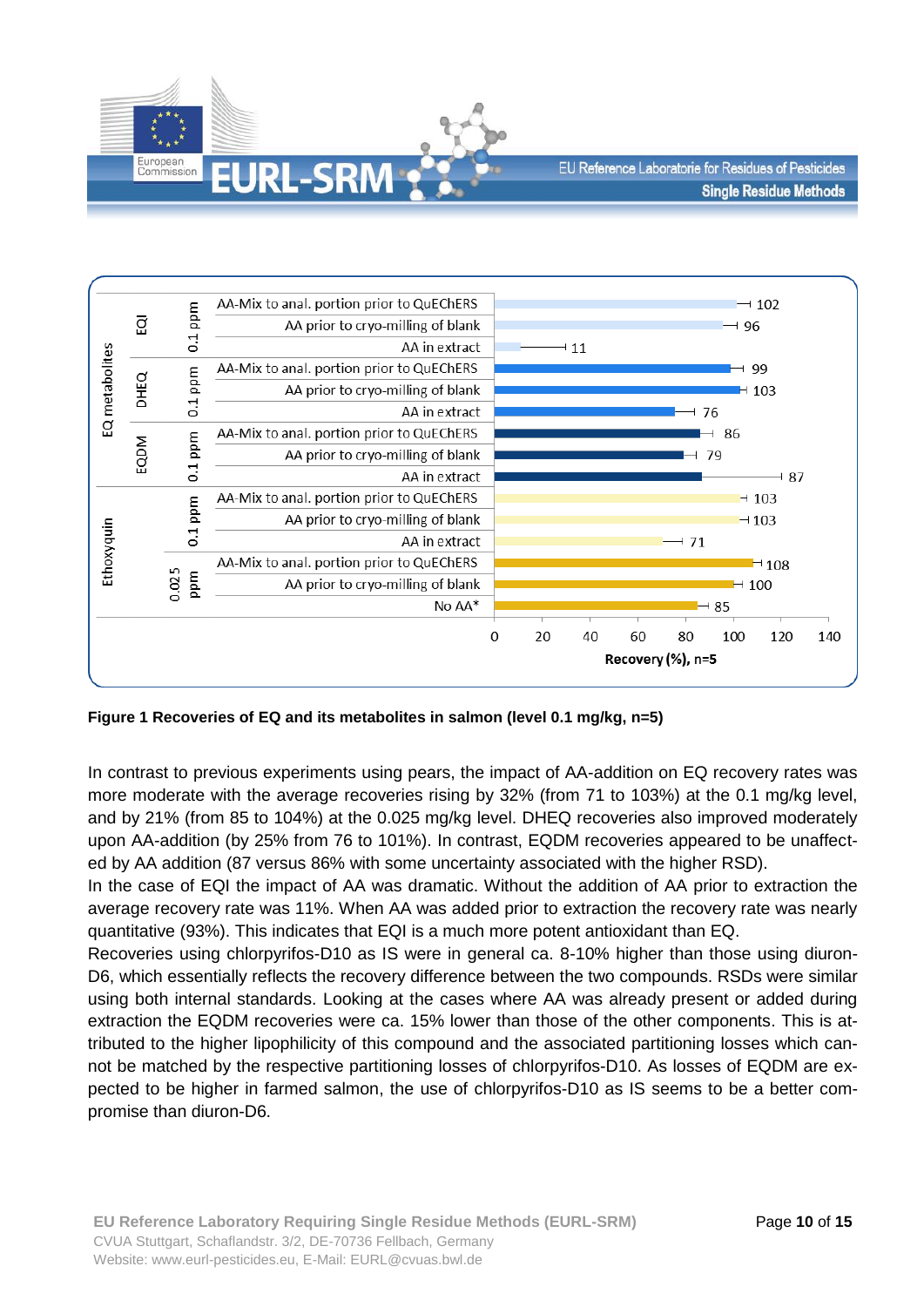

## **Influence of ascorbic acid (AA) addition on EQ and EQDM yields from farmed salmon**

To check the impact of AA-addition on the residue findings in real samples, five conventionally farmed frozen salmon products were analyzed for the presence of EQ and its metabolites using the procedure described above. A first screening revealed residues of EQ and EQDM in all five samples, but no detectable residues of the metabolites EQI and DHEQ.

AA was added either during cryogenic milling or during QuEChERS extraction or to the final extracts. The samples were analyzed in 4 variations as follows:

- AA **added during cryo-milling** (1 g/100 g sample) *and* **to sample portions (1 mL AAsolution<sup>28</sup>)** before QuEChERS extraction;
- AA **added during cryo-milling** (1 g/100 g sample);
- AA only **added to sample portions (1 mL AA-solution**) before QuEChERS extraction;
- AA only added **to final extract** (50 μL of AA-mix<sup>29</sup>/mL extract)

The samples were extracted in triplicate. Calibration was accomplished using matrix-matched standards prepared from wild salmon extracts. Chlorpyrifos D10 was used as IS. The results of this experiment are shown in Figure 2.



#### **Figure 2 Analysis of EQ and EQDM residues in salmon samples (n=3)**

EQDM levels (0.21 to 0.89 mg/kg) were clearly higher than the EQ levels (0.01 to 0.15 mg/kg). As with the recovery experiment, AA-addition had no visible impact on the results in the case of EQDM. Where AA was only added to the final extract the determined EQDM levels are most likely

<u>.</u>

**EU Reference Laboratory Requiring Single Residue Methods (EURL-SRM)** CVUA Stuttgart, Schaflandstr. 3/2, DE-70736 Fellbach, Germany Website: www.eurl-pesticides.eu, E-Mail: EURL@cvuas.bwl.de

<sup>28</sup> AA-solution: aqueous solution containing 0.3 g/mL AA

<sup>29</sup> AA-mix: aqueous solution containing 0.15 g/mL AA and 0.15 g/mL sodium-ascorbate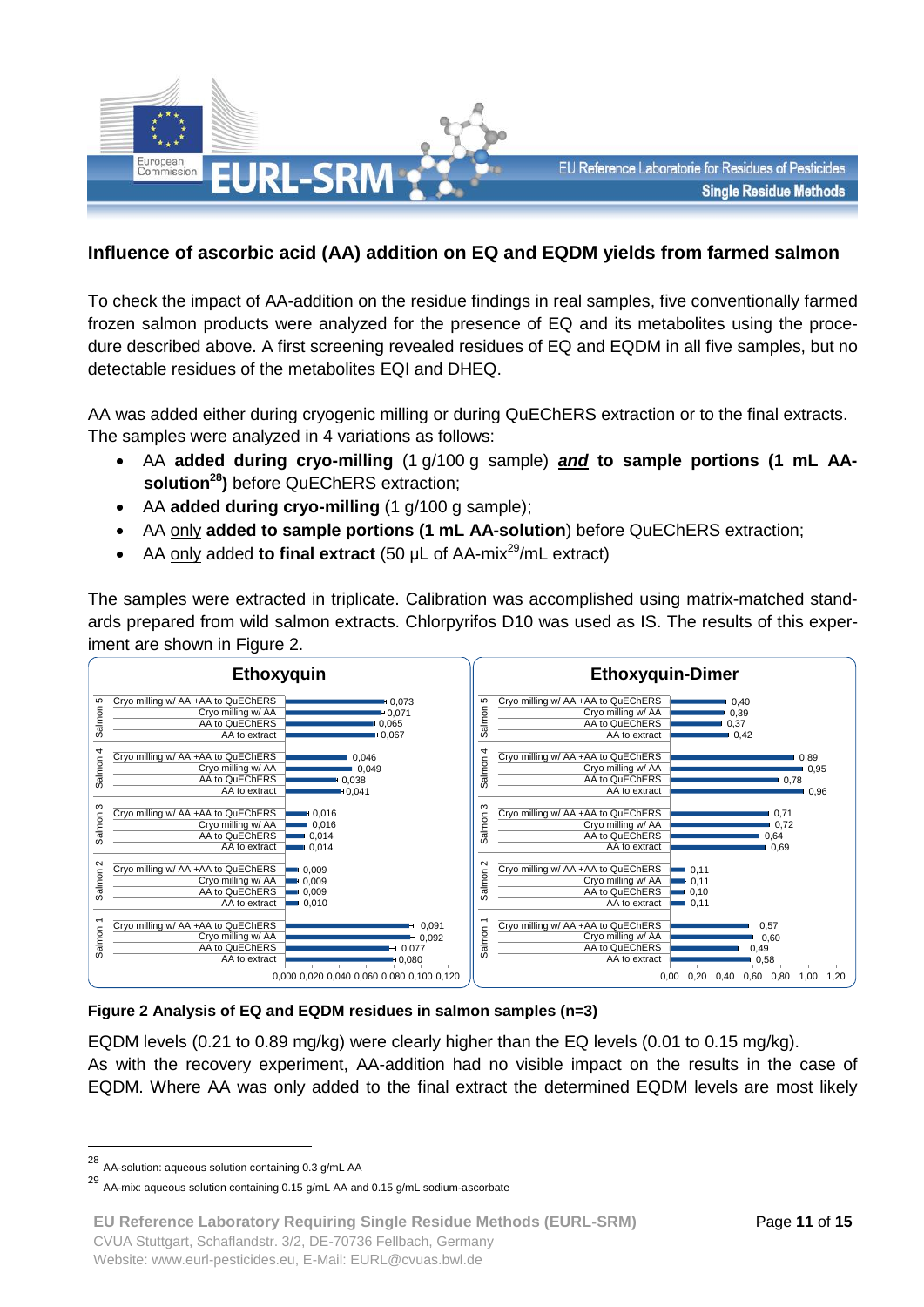

overestimated. In a later experiment it was observed that EQDM signals are enhanced when injecting solutions to which AA was added.

Adding AA during milling resulted in a rather minor but still visible increase of EQ-yields. The yieldincrease within the individual samples ranged between 8% and 14% and the average increase was 12%.

Overall farmed salmon appears to be more protective towards EQ compared to wild salmon. This is surely related to the fact that farmed salmon is fed with feed containing antioxidants such as EQ, BHT, BHA and propyl gallate. The feed is also enriched with carotenoids such as astaxanthin and capsaxanthin to achieve a better flesh color. This surely reduces the presence of oxidizing molecules (hydroxyl and peroxyl radicals) in the samples. According to Hamilton et al.<sup>25</sup>, wild salmon contains much higher rates of polyunsaturated fatty acids (which are highly sensitive to oxidation) compared to farmed salmon, e.g. cis-9,12-octadecadienoic acid (6.5% versus 0.7%), cis-5,8,11,14,17 eicosapentaenoic acid (11.8% versus 4.1%) and cis-4,7,10,13,16,19-docosahexenoic acid (15.7% versus 6.3%).

### **Analysis of further fish and seafood samples from the market**

A number of additional samples (10 Atlantic salmon fillets, 4 prawns, 1 gilthead, 1 panga catfish fillets) were taken from local supermarkets and analyzed as described above for both EQ and EQDM. Matrix-matched calibration solutions based on blank wild salmon extracts were used and chlorpyrifos-D10 was employed as internal standard.

Whereas all farmed Atlantic salmon samples contained both EQ and EQDM none of the other samples contained measurable levels of these two compounds. In accordance with the experiments described above and other studies<sup>18-20</sup>, EQDM levels in farmed salmon were significantly higher than those of EQ.

The results of the 10 farmed Atlantic salmon samples are compiled in Figure 3.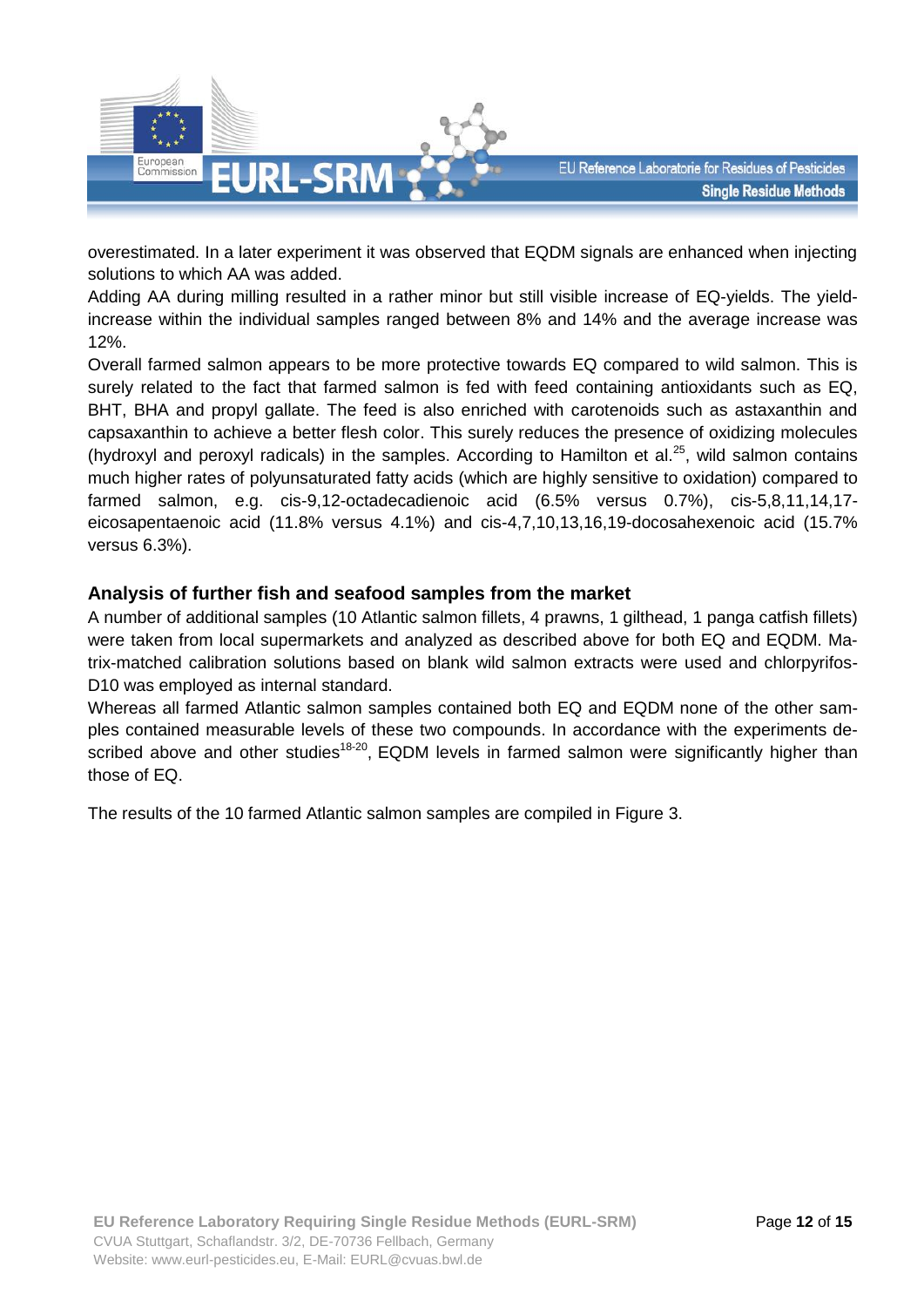



**Figure 3 EQ and EQDM levels in Atlantic salmon samples from local markets**

## **Unknown peak in farmed Atlantic salmon**

Figure 4 shows a chromatogram of a farmed Atlantic salmon extract, where an additional peak within the mass transition trace (m/z 218 to 148) of EQ can be seen. Measurements on a high-resolution LC-TOF instrument showed that the mass of the unknown substance corresponded with the mass of EQ ( $[M+H]^+=218.1539$  g/mol). This could be explained either by an isomer of EQ or a reaction product, which is fragmented into EQ in the ESI source. A similar observation is reported in an FAO report<sup>30</sup>.



**Figure 4 Chromatogram of an Atlantic salmon extract**

 **30** Pesticide Residues in Food 1999 Evaluations: Residues, Part 1 by Food and Agriculture Organization of the United Nations (page 223)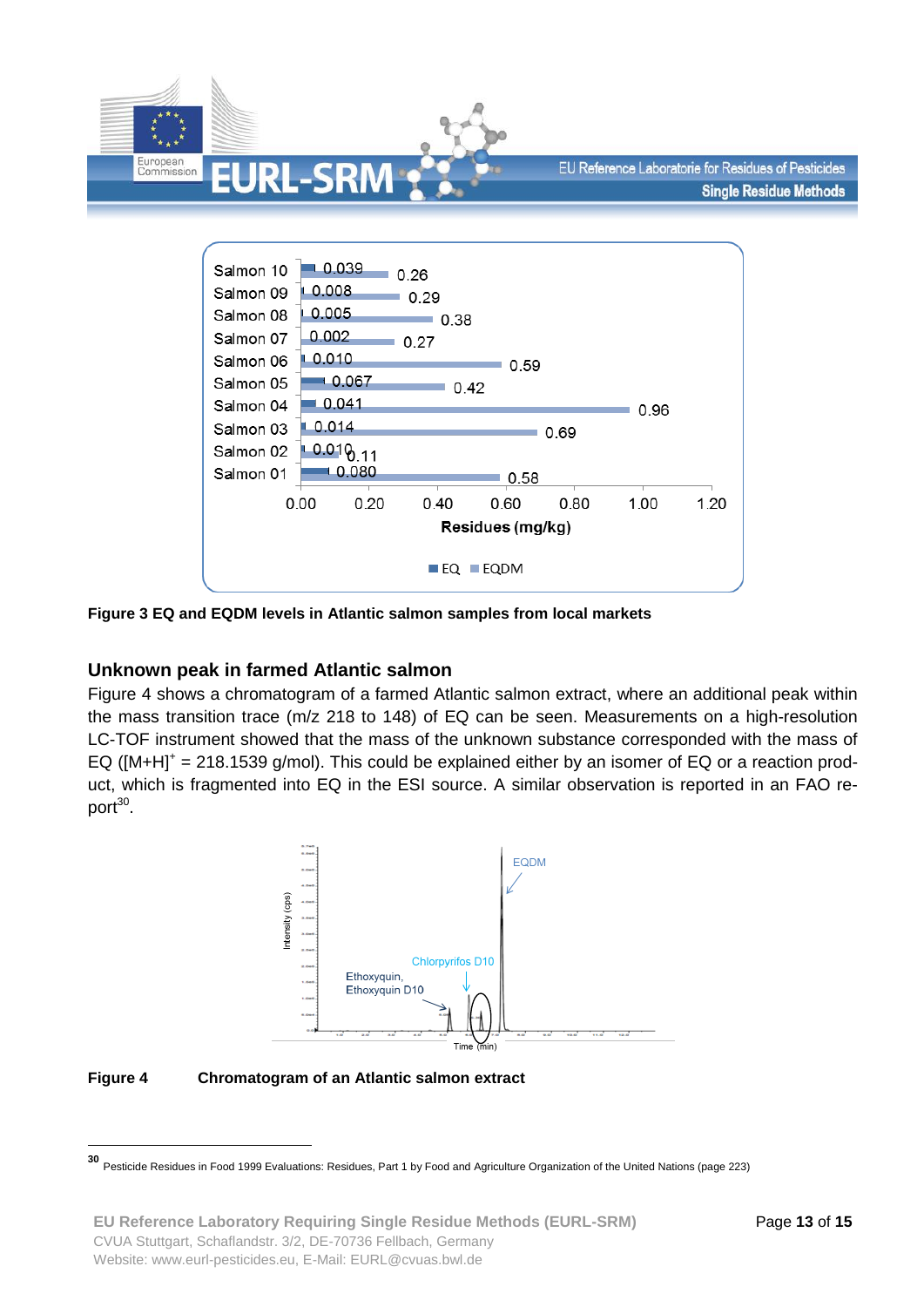

## **Conclusion:**

While the addition of AA during the cryogenic milling process is essential to prevent EQ degradation in apples and pears (see Analytical Observation on Ethoxyquin, Version 2, 31.03.2015 $^{31}$ ), its impact in the case of farmed salmon was more moderate. EQDM appeared to be stable irrespective if AA was added or not.

When conducting recovery studies on wild Atlantic salmon the impact of adding AA during QuEChERS extraction on the protection of EQ was clearly stronger than in farmed fish (recovery increases in the range of ca. 25%). EQI was by far the most sensitive among the components and addition of AA before the QuEChERS extraction led to a dramatic increase of the recovery rate from just 9% to 93%. In the case of DHEQ AA-addition also led to a moderate recovery increase in the range of ca. 25%.

Chlorpyrifos-D10 ( $logK_{ow}$  4.7) was deemed as a suitable IS as it, at least partly, matched the partitioning losses experienced by the highly non-polar EQDM ( $log K_{ow}$  6.6) whereas in the case of EQ ( $log K_{ow}$ 3.9) it caused only a very minor overstep of the 100% recovery mark.

All of analyzed Atlantic salmon samples from the market contained both EQ and EQDM. The other two tested metabolites QI and DHEQ were not encountered. The concentrations of EQDM were significantly higher than those of EQ. Validation experiments on EQ, EQDM, DHEQ and EQI showed satisfying recoveries and variation coefficients in salmon. The use of matrix-matched or procedural calibrations is recommended.

#### **Document History**

| <b>Date</b>               | <b>Action</b>     | <b>Changes</b> |
|---------------------------|-------------------|----------------|
| February – September 2015 | Experiments       |                |
| May 2016                  | Publication of V1 |                |
|                           |                   |                |

<sup>31</sup> http://www.crl-pesticides.eu/userfiles/file/EurlSRM/EurlSrm\_Observations\_Ethoxyquin\_V2.pdf